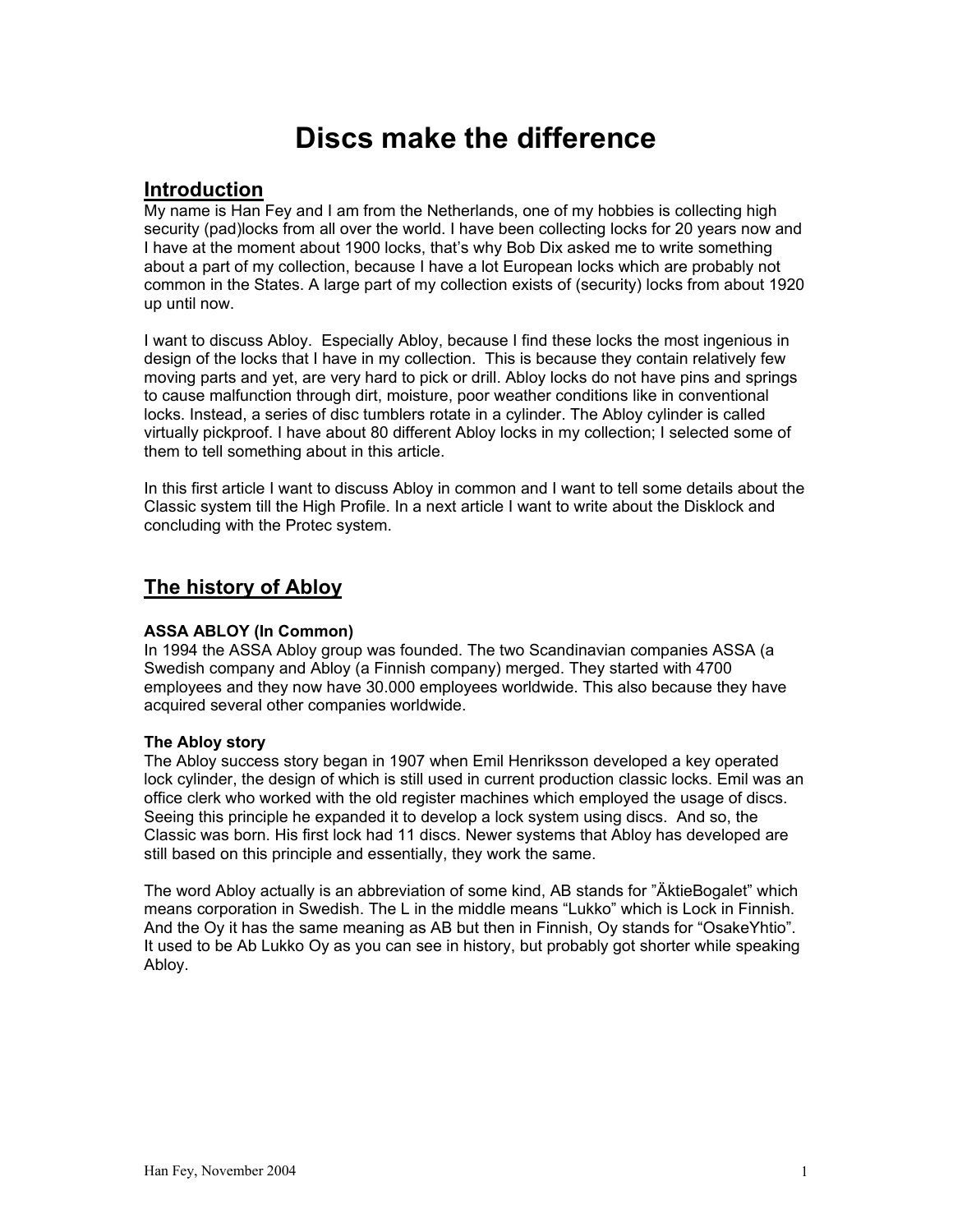

*One of the first Abloy padlocks.*

### **Abloy technique, the name to turn to.**

All Abloy locks – regardless of type- work on the same unique principle of rotating detainer discs. These detainer discs are slotted in one of six angular positions to offer up to 360.000.000 different combinations with the common 11 discs.



The 4 mentioned parts: - Cylinder

- 
- Discs
- Locking bar
- Housing

comprise the substantial parts in the first Abloy cylinder.

Later on, Abloy's cylinder design became more complex, with the inclusion of locking bars and return bars. In my next article, I will discuss more about the working of these parts.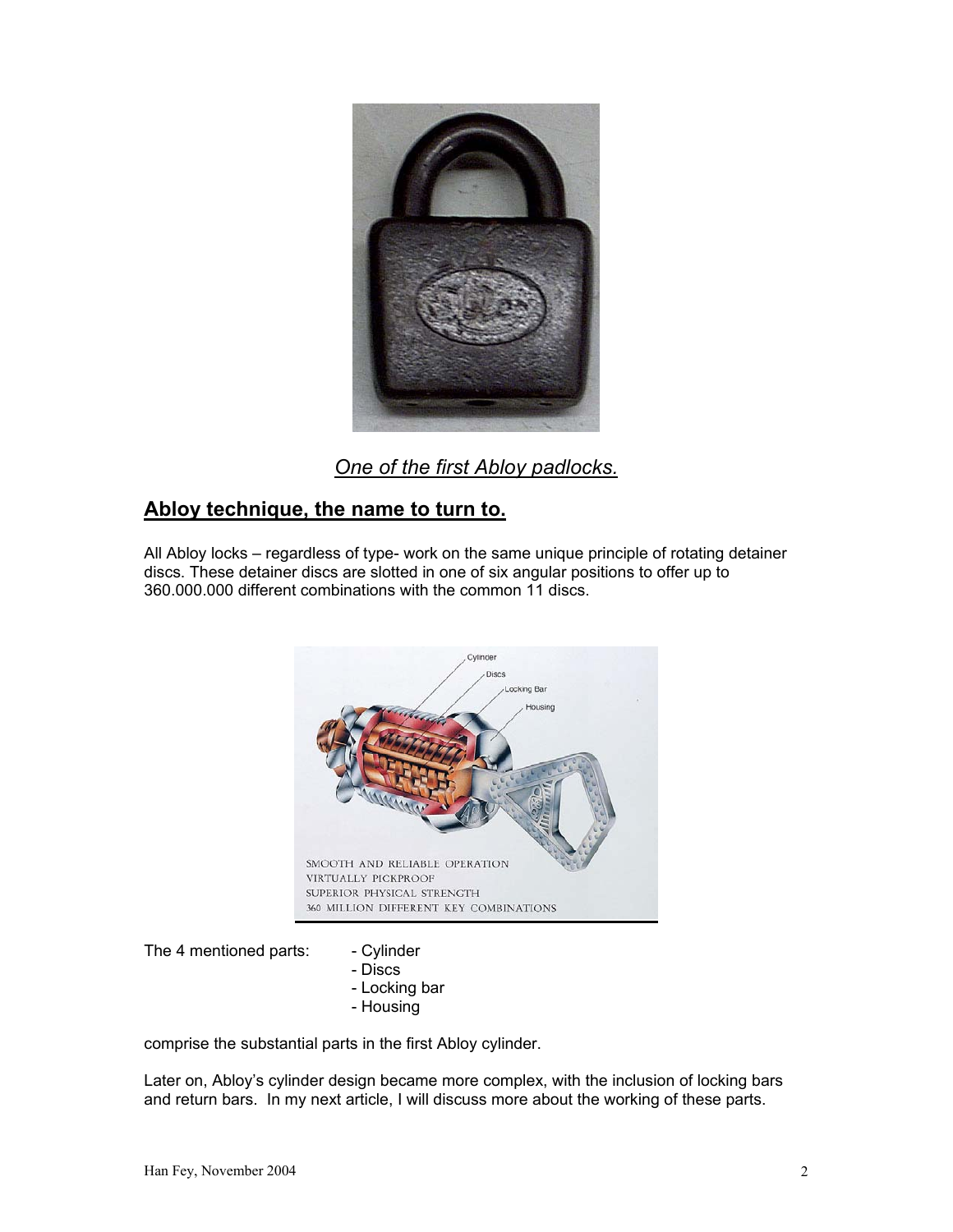# **PRINCIPLE OF CYLINDER OPERATION (The turning point)**

All Abloy locks from the older ones, up to the modern Protec have the same cylinder operation as depicted in the following "The four phases of the Abloy principle". The main difference is that the Disklock Pro and the Protec have a two-way system whereas the Classic, Profile and the Exec have a one-way system.



#### **Explanation Phase 2**

The most important step of this process is phase 2. It is here, that the cylinder is in fact unlocked. Disc tumblers rotate 90° in a clockwise or counterclockwise direction to allow a sidebar to drop, clearing the housing so that the cylinder can rotate. In the first 90° of rotation, the gates must be aligned. The discs have correct gates under different angles in the discs (18° for the Classic, the Profile and the Exec, and 15° for the Disklock and Protec). For example: After a 18° rotation of the key, the discs with number 2 starts rotating. Disc number 1, makes a full rotation of 90 ° in order to be aligned properly, so it will start rotating at once. Disc number 6, is not being rotated at all, so the key is cut very deeply. With usage of the correct key and the 90°rotation, the side bar falls into the aligned groove and thus, disengages the cylinder from the housing.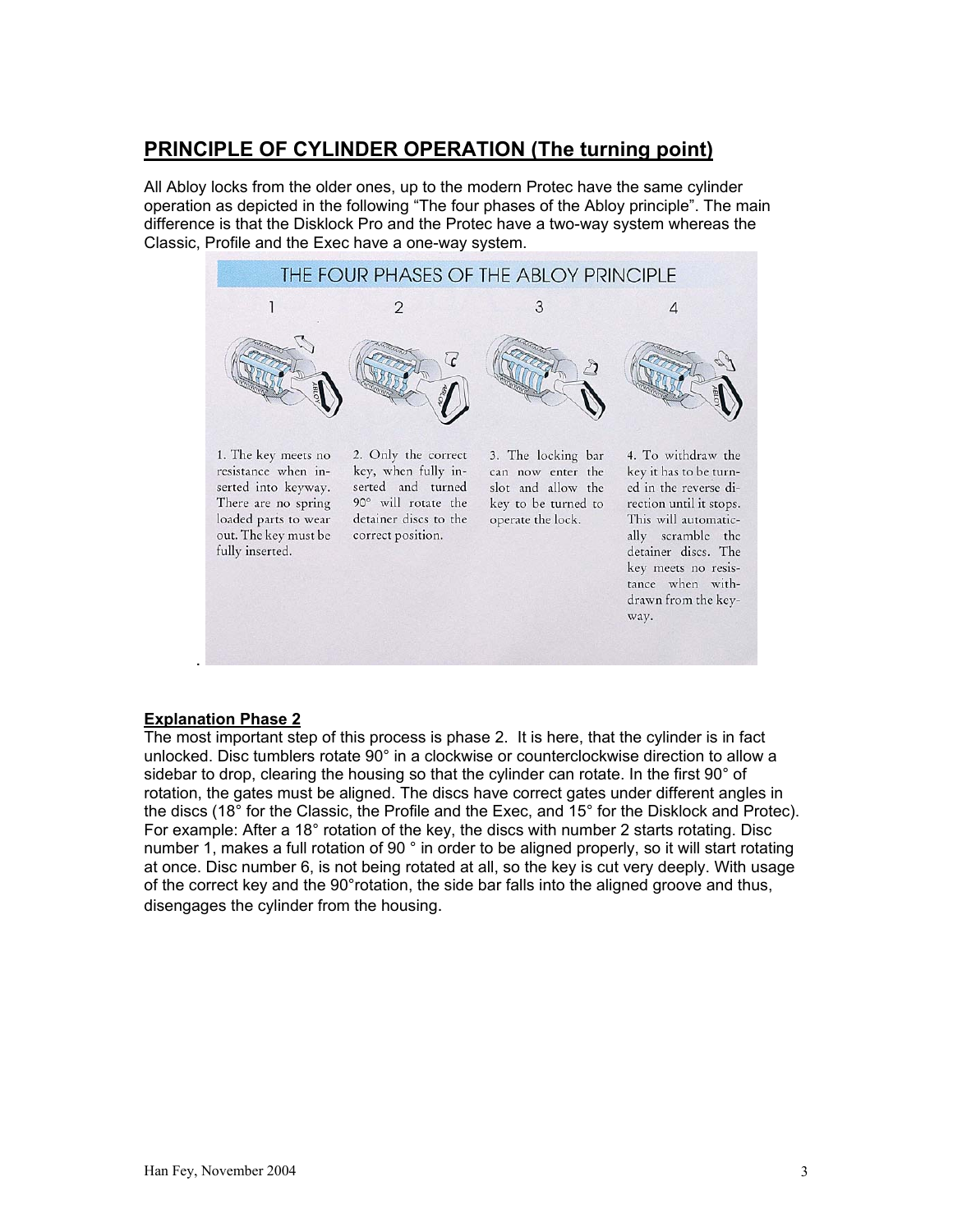# **Overview used discs**

Below is a picture of some of the discs that I could find in my collection, This picture is just to provide an idea of the variety of the discs that you can find in Abloy locks. To the right are the names of the systems that the discs belong to. Most modern Abloy locks contain the 11,8 mm outside diameter discs, and are therefore interchangeable with Abloy's other more contemporary lock designs.



*Differing Styles Of Discs In Abloy Locks*

### **The CLASSIC-System in common.**

#### **Classic (18° rotation)**

The key blanks are widely available, as the system has not been patented for many years, it's a one way system, used for padlocks, cam-locks and furniture locks. You can recognize this system by the D-shape of the keyway.

#### **Some details**

- The Classic system has cylinder ranging from 5 up to 11 discs. There are over 360 million different key combinations with 11 discs.

- Washers are necessary to guarantee individual rotation of the discs.

- Discs for padlocks can be mirrored, so there are only 3 different discs. Variation in the gates is after each 18° rotation. So on 0°, 18°, 36°, 54°, 72° and 90° there can be a true gate in the disc. You can see jumping the gates 18° in the picture. The number above is the number of the cut / disc.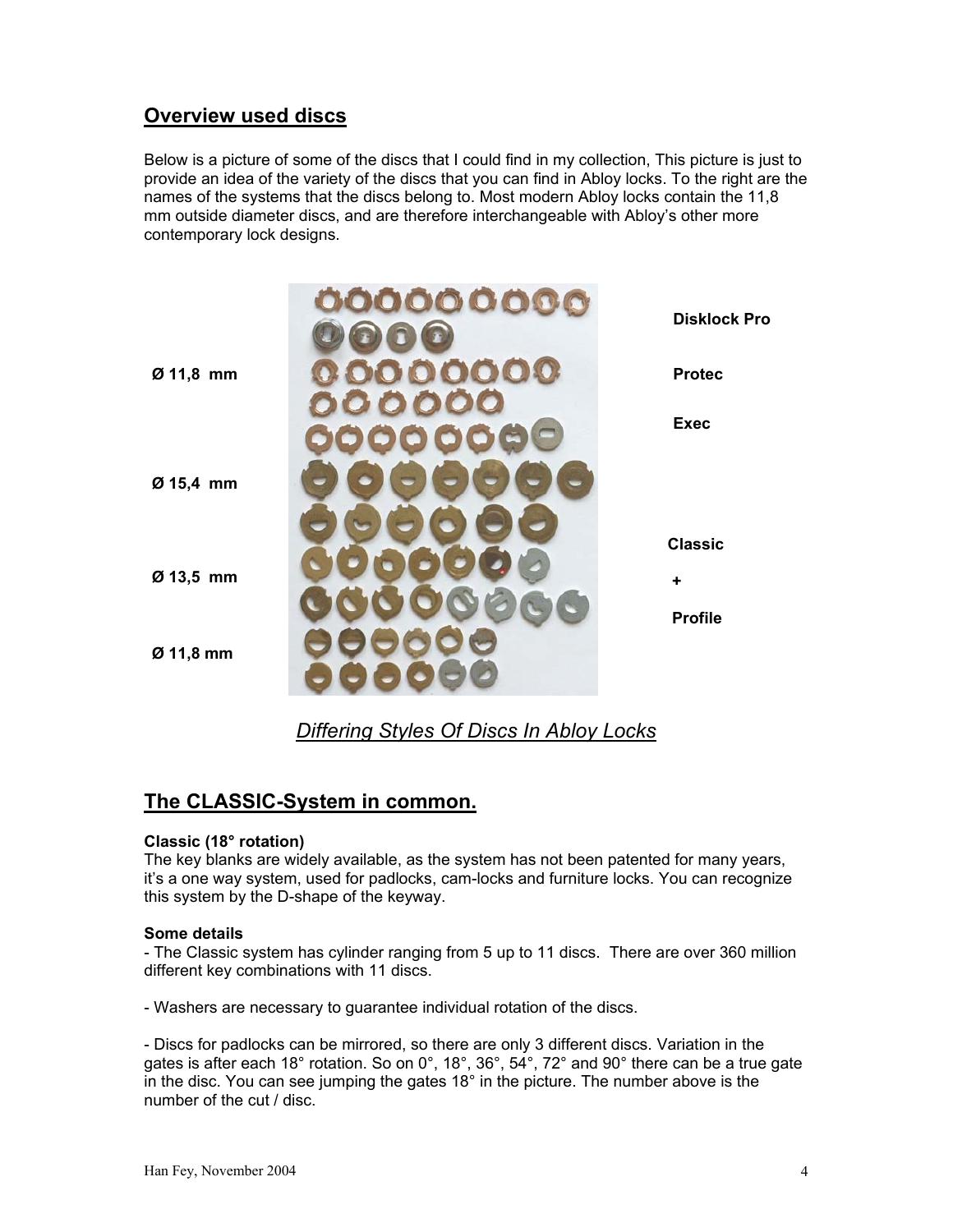

*Discs number 1 - 6 used in Classic padlocks.*

- There are discs with an extra half circle cut out, this is done to increase the pick-resistance. If you put tension on the cylinder and then start manipulating the discs individually with a pick tool, the shape of this pick tool must be of that kind, that you can move it forward and backwards in the keyway, between the already properly aligned discs. The tip of the tool which manipulates the discs has a special shape, to move "freely" between the already rotated discs. The extra round cut in some discs makes it harder to manipulate these discs with that tool, because the tip of the picktool can rotate freely in the extra cut half circle. These discs with extra cuts are placed at random locations.

- The front disc of the ordinary Classic must be always free spinning for two reasons. The first reason is for anti-drilling protection purpose. The second has an anti-lock pick purpose. If somebody wants to pick the Classic and the front disc should not spin freely he has some advantage, because the front disc is now always aligned properly (it rotates 90°) if he puts tension on it. If a lock picker puts tension on the first combination disc, because the front disc is correctly free spinning, he probably rotates this first disc in the wrong position, this will be the disc number 1 position (the odds are 1 to 6). The first combination disc is the disc behind the front disc.

- There are square and round gates possible in the Classic / Profile discs. The discs with the round gates are for padlock use (a round locking bar, on the right in the picture). The discs with the square gates are for use in furniture locks, these locking bars are L-shaped and are square (first and second from the left in the picture). The modern systems like the Exec (the second from the left), Disklock Pro and Protec (in the middle) all contain L-shaped locking bars.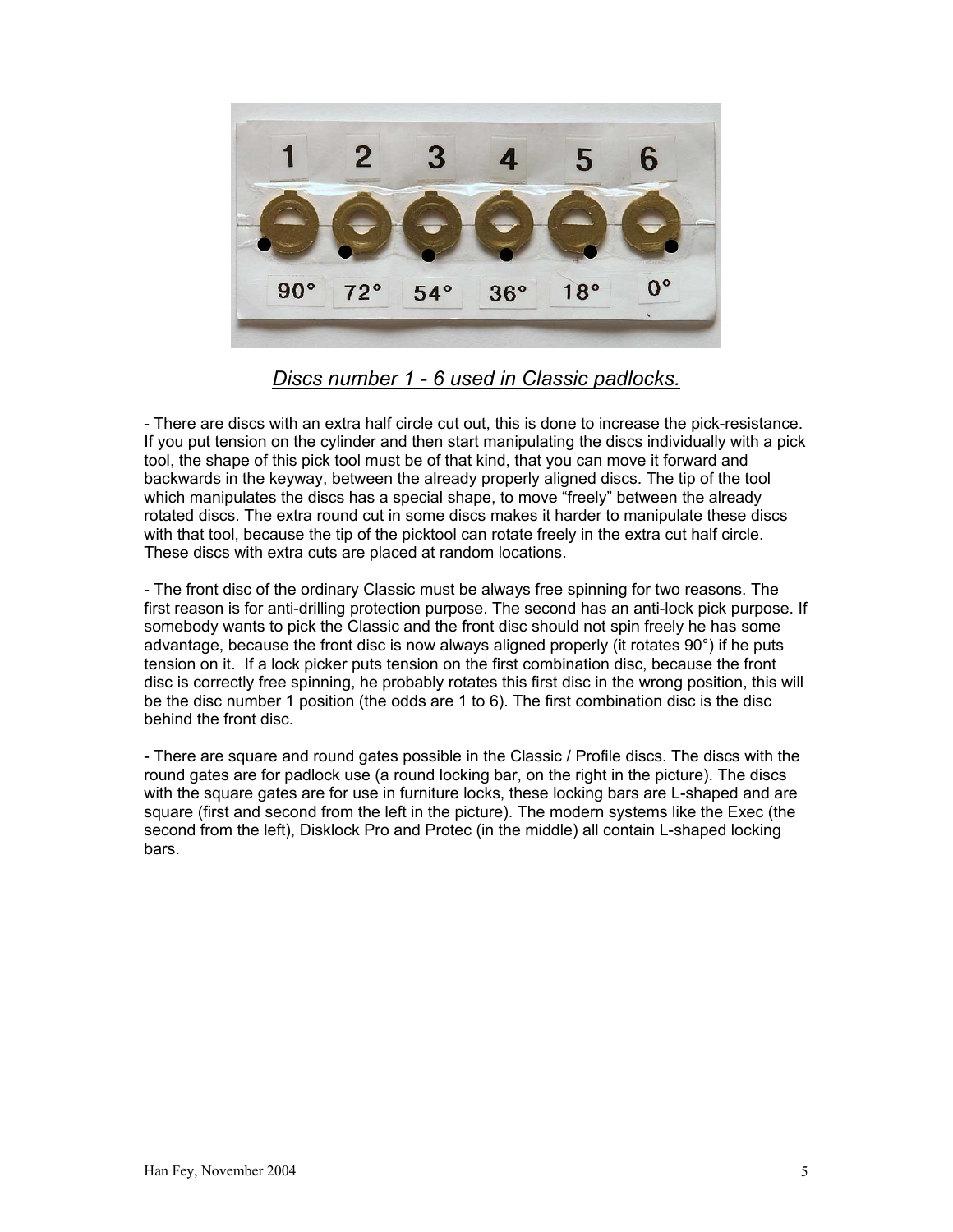

*Locking Bars Used in Differing Abloy Systems*

- If you drill a hole in the front on the position where the locking bar is, you can remove the locking bar (note: If the locking bar is removed, the cylinder is open). The L-shape of the locking bar prevents pulling out the locking bar.

In the cut-away (my first Abloy cut-away) you can see clearly the position of the locking bar and see that it's useless trying to pull out the locking bar.



*Cut-away to show the L-shaped locking bar.*

- The key number (10 digits) is coded, with the key code chart you can decode the key number to the cut number and reverse. The cuts vary from 1-6. The numbers in the key number vary from 0-9.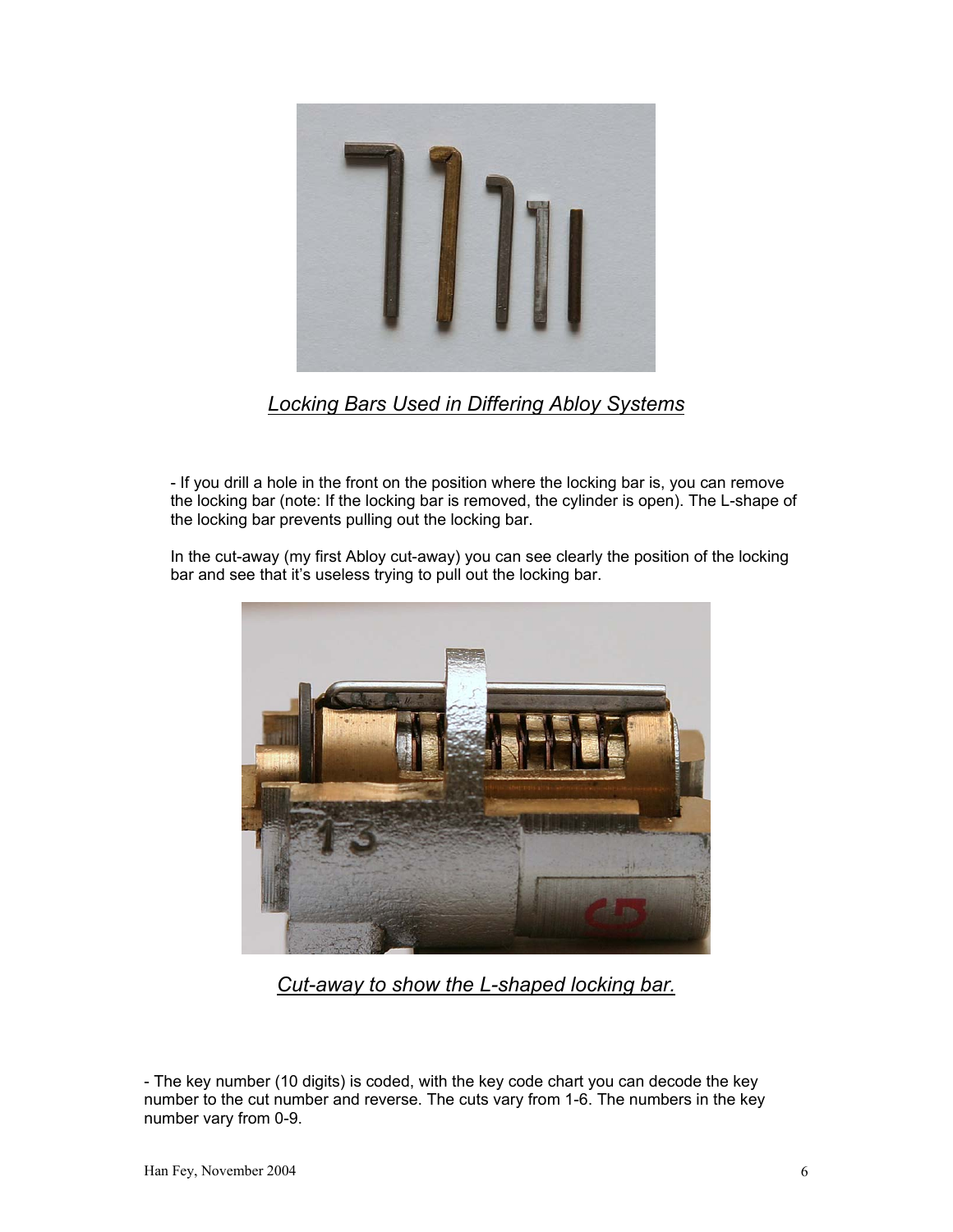# **Just a short story about the discs**

As some of you may know, there are a lot of false gates and notches on Abloy discs.

I once read a story, about somebody who could pick the Abloy Classic cylinder. He said that he put tension on the cylinder and then manipulated/rotated a certain disc. When he rotated this disc he said he could feel the difference between the false and the real gates. By feeling that there was a false gate, a real gate and then again a false gate, he said he could determine which number of disc it was. For example he knew the disc could be disc number 3, and this he determined then in combination with the rotation.

I had already assembled and disassembled several Abloy locks and I thought the false gate were random placed on the discs. I took my Abloy box with discs and I sorted the discs from 1 till 6, then I started looking at how these false gates and notches were divided around the disc. I noticed then that for the same numbered disc there were till 4 different false gate layouts. As you can see on the picture. The length, the depth, the location and the number of the false gates varies on these discs. These are discs which were used in one batch. I had bought some padlocks and re-keyed them, and therefore these extra discs came free.

I looked also in other disc sizes and I saw the same, if you look in older discs the variety is bigger.

In my opinion to determine the disc number, with measuring the false and true gates is therefore not possible. I think though that measuring the angle may be possible.



*View on the false gates / notches in Classic disc number 3*

Classic seems to be pick-able with impression technique with a copper or aluminum rod with the right diameter. By making an impression key of it and gently turning in clockwise till it binds, the marks you should than file. Just like the way you make keys with the impression technique for the ordinary pin cylinders. But you need a lot of skill, time, and a bright full spectrum light in order to see the marks.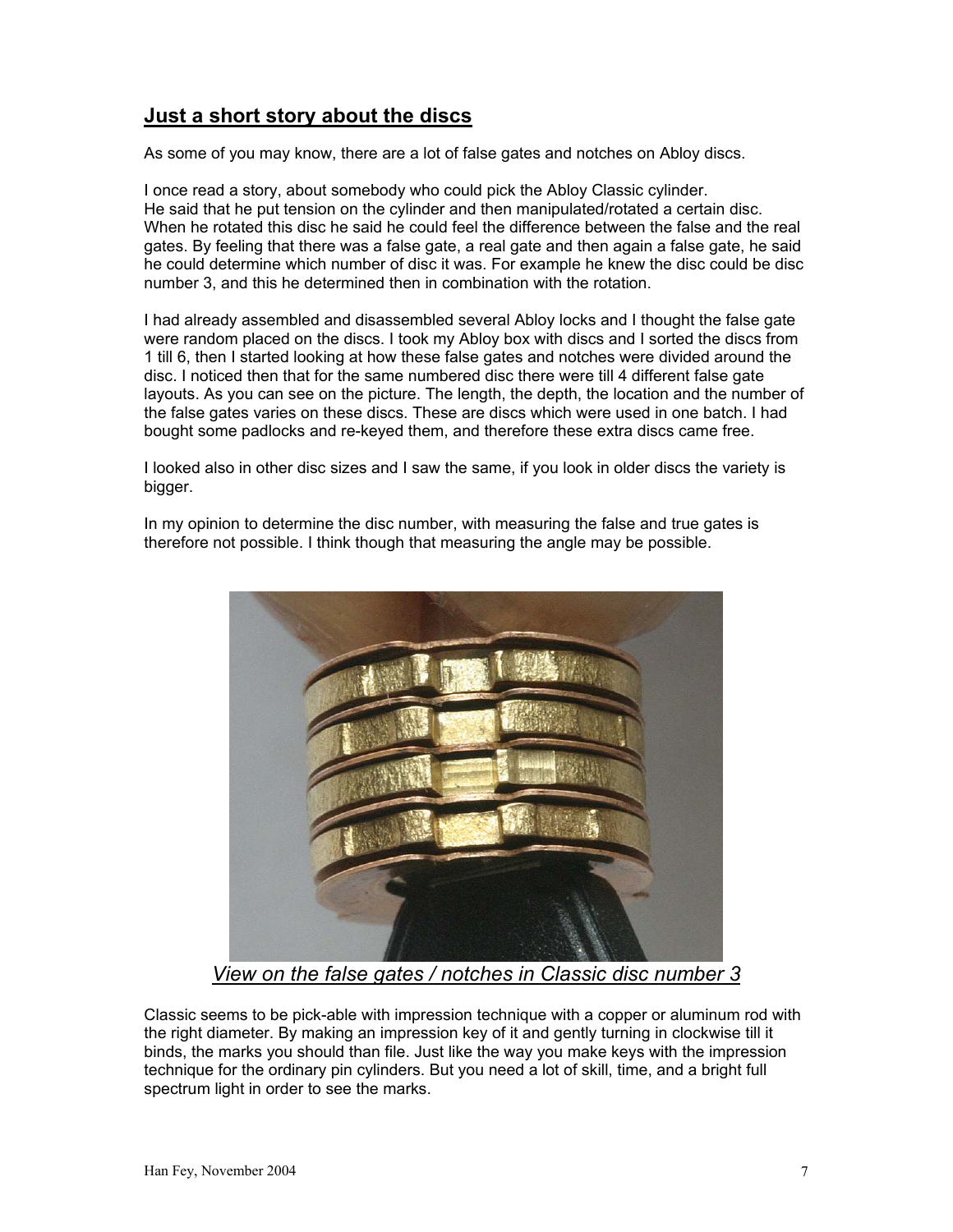# **The Profile / High Profile in common**

#### **Profile (18° rotation)**

In 1977 Abloy launched the Profile system, for company usage. It's a different keyshape then the Classic and uses bigger keys. You can recognize the profile on the C-shape of the keyway. There are from 5 up to 14 discs possible within this format.

In the picture below, you can see a Rimlock with a master key system using two systems together. The mono key (on the left) uses the Classic system (D-shape), the Master key (on the right) uses the Profile system (C-shape). Both keys can independently from each other open the lock.



*Rimlock Master keysystem*

#### **High Profile (18° rotation)**

Later on, Abloy introduced the High Profile system, a system that was developed for larger scale Master keying systems. They called it High Profile, because they also use the key shape as well as key cuts for the master key system. This makes it more suitable for master keying, because the various key shapes provide different levels of security. The following two padlocks are examples from systems used in Master keying systems. In the following part, I will try to explain the used techniques in these padlocks.



*Two High security padlocks from the 70's.*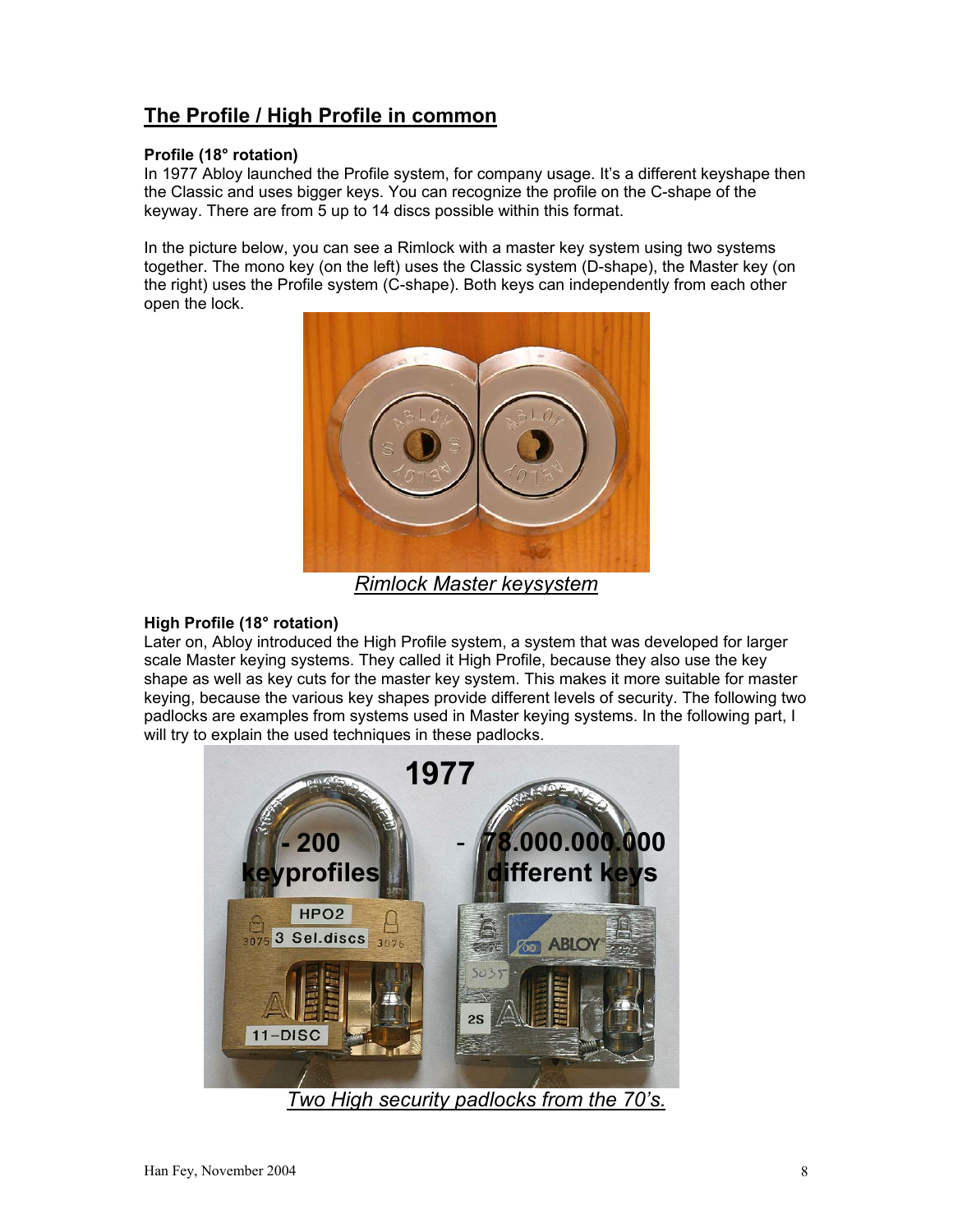#### **The lock on the left (3075 Brass)**

As I stated before, master key system can be made with more gates in the discs, and also with keyshape control discs. These are discs with a special shaped keyway profile on the inside of the discs. The profile in the key must have a matching groove in the key, where the notch from the control disc fits in. Here is an example of a padlock cylinder with 3 keyshape control discs. The first disc (from the front), the seventh and the last disc are the control discs. These discs are silver colored and somewhat thinner. The thickness of one keyshape control disc and one washer is equal to one normal disc.

#### **Discs with more gates.**

I have seen discs with up to 5 gates. The discs showed here have a maximum of two gates. If you want to use a disc with the maximum six gates, you can use 3 washers, these have the same thickness as one normal disc.



*Masterkeysystem discs with more gates.*

#### **Selection High Profiles Keyshape control discs.**

Here a picture of 5 different key shape control discs. You can divide the grooves on the discs on the outside of the key (the round part) and the inside of the key (the part were the key cuts are). I know from experience that there are at least 5 different grooves possible in the back of the key (both in depth and position), and there are at least 6 different key profiles possible on the inside of the key. That makes at least 200 different key shapes possible, with three selection discs.



*Some Abloy keyshape control discs.*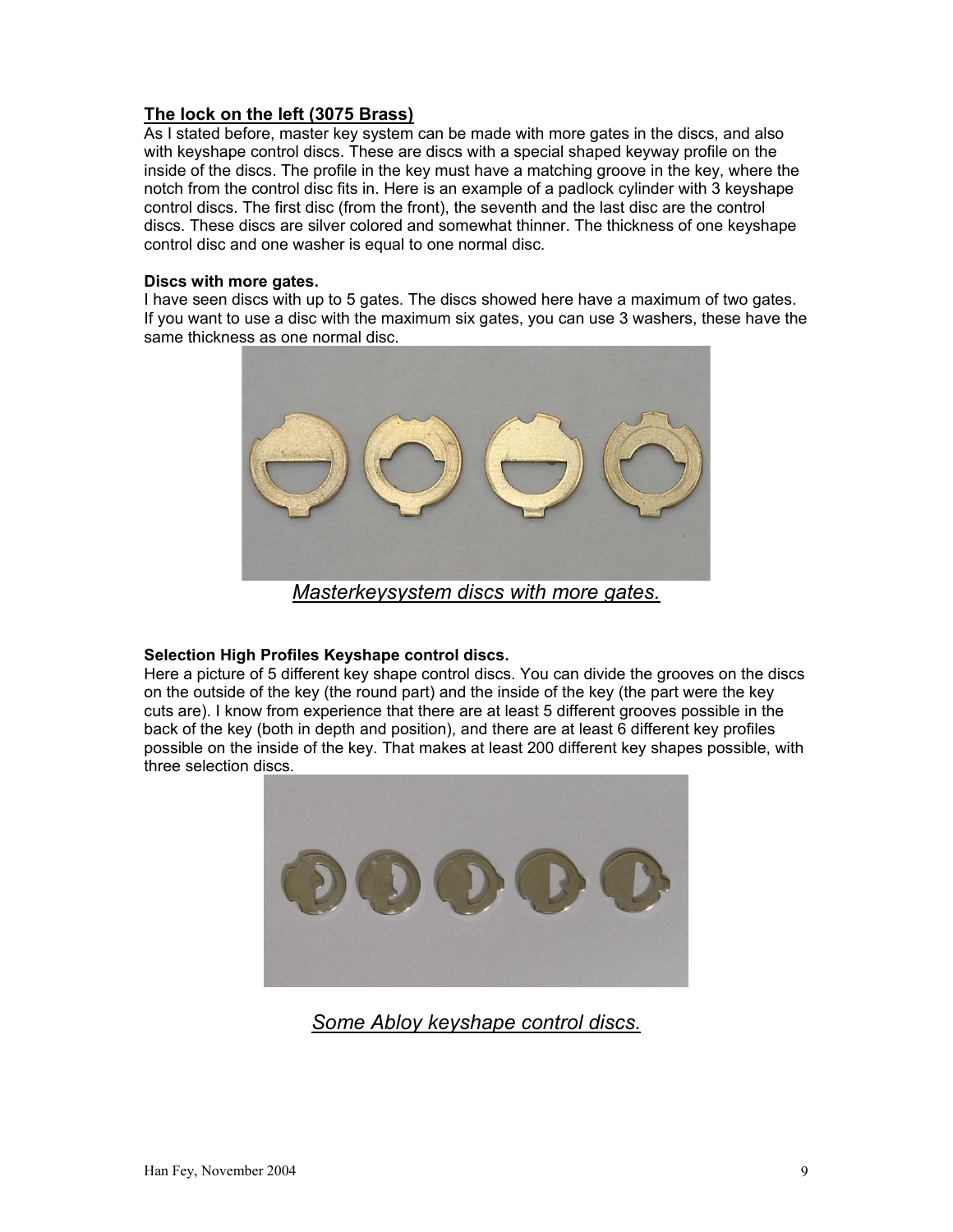#### **High Profile keys.**

There are two keys with the lock; one key can only be inserted halfway (the key in the top), to demonstrate the function of these key shape control discs. On the picture you can see the difference in the keyshape profile. The arrow marks were the keyshape profile changes. The key below has more authorization then the key above. This padlock has the common 11-disc format.



### *Two different keyshape profiles used in ONE Master key system*

#### **Selection High Profile key shapes.**

Here a picture of some frontal views of the (High) profile key shapes. On the left of the photo you can see the Profile key shape (C-shape).

More to the right you see some former protected High Profile key shapes. I say former protected, because the patent for these key shapes ran out as of 1999.



*Some High Profile keyshapes.*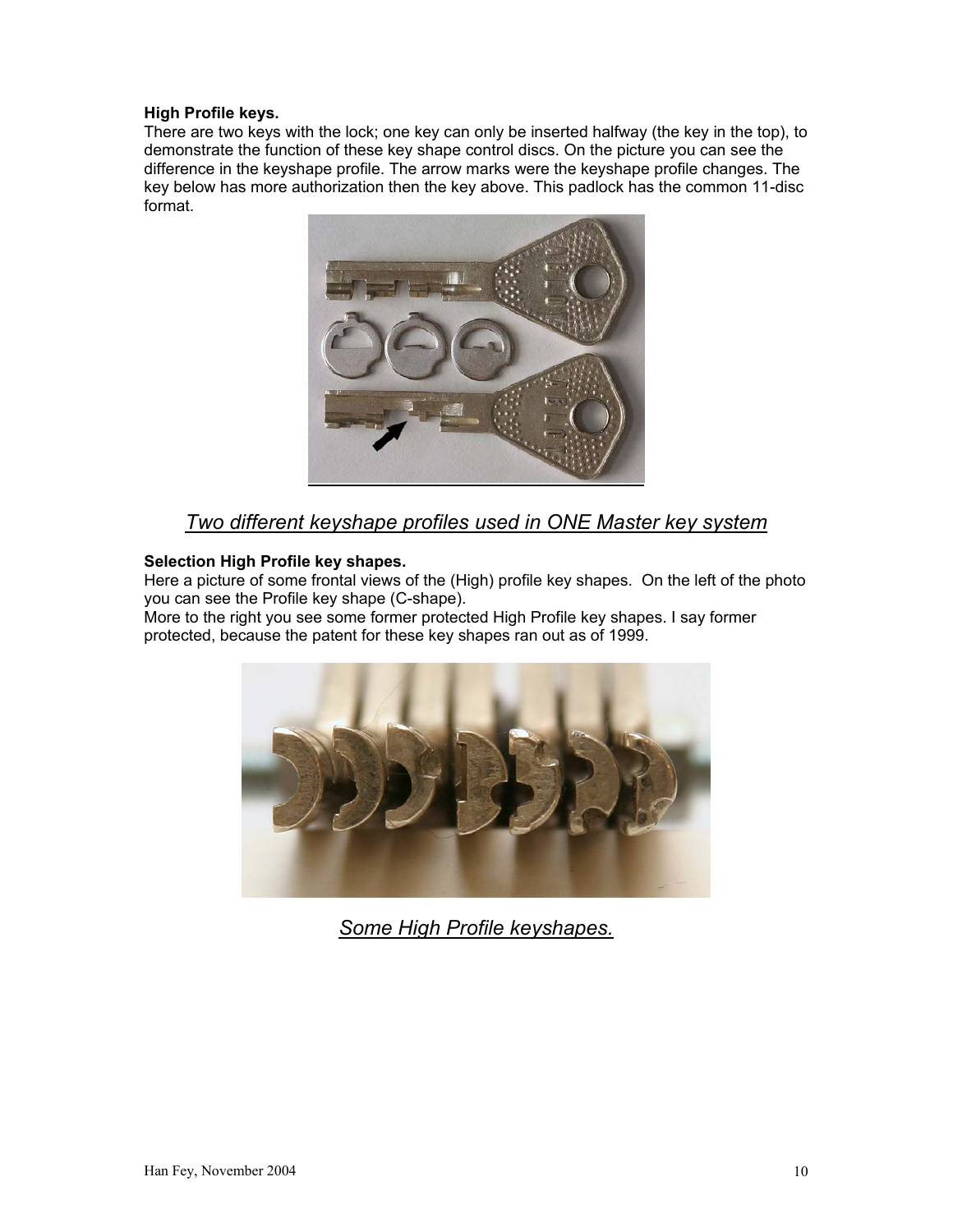### **The lock on the right 3075 (chrome plated)**

This padlock has 14 discs and a special rounded key shape. This padlock is an Abloy lock from my collection with their largest number of key combinations. This is due to the 14 disc format. With this number of discs, the maker claims 78,000,000,000 (78 billion) possible combinations, that means that if we give every American (of which there are about 260.000.000 people) 300 keys each, one of these keys should fit. If you compare the discs with the lock on the left you can see that the discs in a 14 disc Abloy are thinner.

#### **Special High Profile key.**

This lock has also an extra security against the impression technique. On the matching key in the top, (numbered A42) there is a groove on the back of the key over the full length which makes it very hard to use this impression technique, with a half (copper) tube, because the tube must also be cut over the full length.

The two extra keys in the picture below I made to show the possible differences in the length of the grooves. The key in the middle (numbered A1543) has only a short groove in the top of the key and the key below (numbered 835) has no groove in the back at all.



*Variable lengths of grooves in the back of the key.*